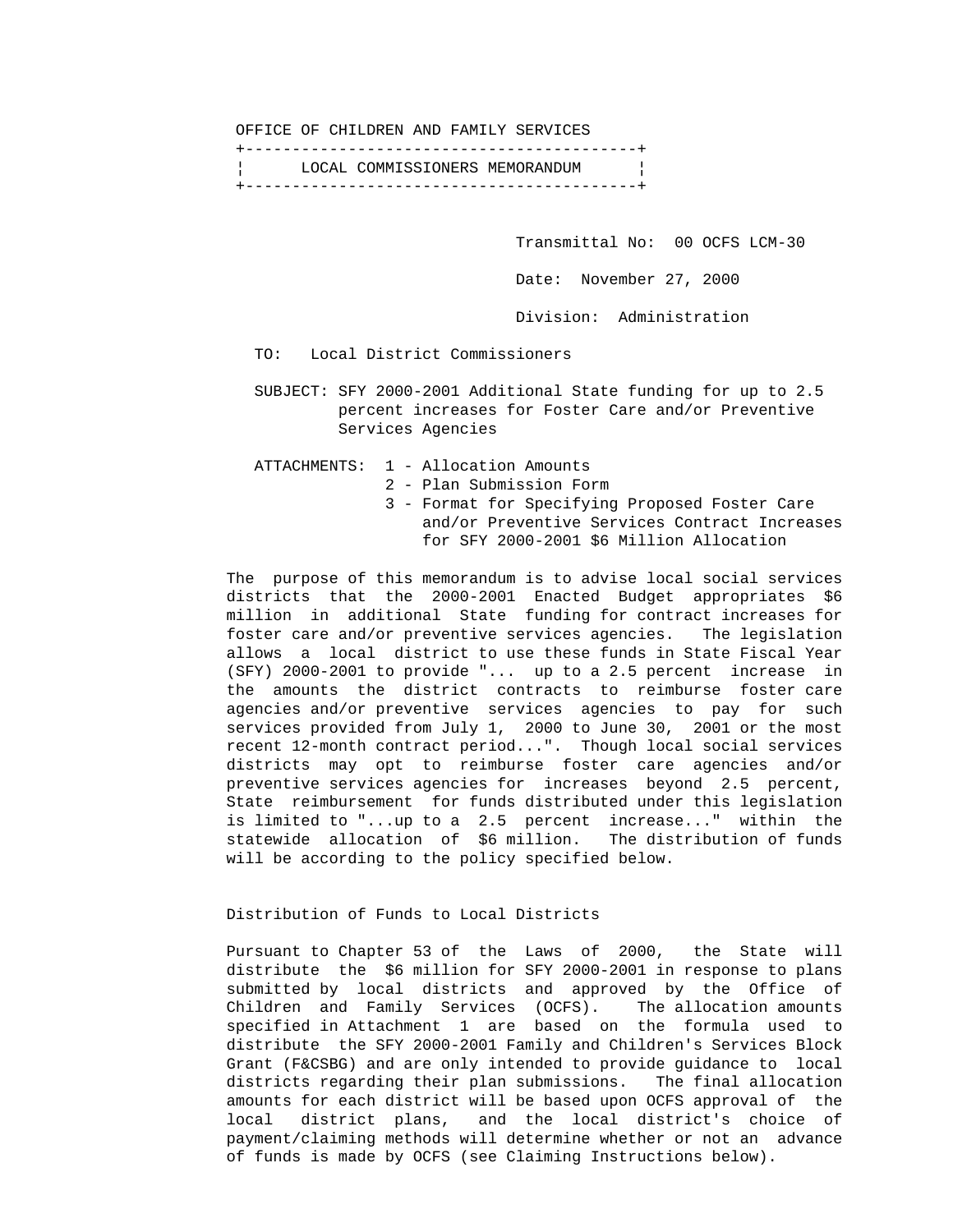Date: November 27, 2000

Trans. No.: 00 OCFS LCM-30 **Page No. 2** Page No. 2

The allocation amounts in Attachment 1 assume that every district will: participate in this process; request its full allocation; and be approved for its full allocation. Because that may not occur, a local district is permitted to submit a request that exceeds the allocation amount specified in Attachment 1, to the extent that such a request would be consistent with the limitation that State reimbursement only be used for "up to 2.5 percent increases" to foster care and/or preventive services agencies. If some of the local districts decide not to participate, and reallocation of the funds is necessary, OCFS will use such requests as the basis for revising the final allocation amounts that are approved for each district. The allocation of the \$6 million is in addition to the F&CSBG allocations transmitted to the local districts on September 5, 2000 in 00 OCFS LCM-13.

\_\_\_\_\_\_\_\_\_\_\_\_\_\_\_\_\_\_\_\_\_\_\_\_\_\_\_\_\_\_\_\_\_\_\_\_\_\_\_\_\_\_\_\_\_\_\_\_\_\_\_\_\_\_\_\_\_\_\_\_\_\_\_\_\_\_\_\_\_\_\_\_\_\_\_\_\_\_\_

### Local District Submission of Plans and Plan Tracking

By January 5, 2001, each local district must submit its plan to distribute the requested portion of the \$6 million pursuant to Chapter 53 of the Laws of 2000. A local district may distribute these funds to foster care and/or preventive services agencies. The district's plan must specify whether these funds will be used for foster care only, for preventive services only, or for both.

NOTE: Since it is the overall plan of OCFS to distribute the entire appropriation to participating local districts, it is imperative for each local district that intends to submit its plan to do so by the specified due date.

The local district may request these funds for anticipated increases to contracted rates or to fund additional increases beyond those amounts. In addition, the local district has the option of supplementing its distribution plan with local funds. However, State funds will only be available based on the final amounts approved for each local district.

Any local district that proposes to pay a per diem rate to a foster care provider in excess of the 2000-2001 Maximum State Aid Rates (MSARs) may request OCFS to adjust the MSARs to reflect such increases resulting from the district's approved plan. Any MSAR adjustments for voluntary authorized agencies providing foster care qualify for Title IV-E or EAF Federal reimbursement for care provided to federally eligible children. Local districts would continue to meet their non-Federal share requirements with these State and/or local funds. In addition, local districts need to consider the effect of the TANF MOE/EAF foster care swap when determining the overall fiscal impact in the development of their plans.

Each local district that intends to make a SFY 2000-2001 distribution of funds from the \$6 million appropriation must submit a plan using the form in Attachment 2. As part of the plan submission, a local district must also submit Attachment 3 (or its equivalent). Section A of Attachment 3 should be completed to reflect any proposed adjustments to contracted foster care per diem rates; Section B of Attachment 3 should be completed for lump sum payments to contracted foster care programs; and Section C of Attachment 3 should be completed for lump sum payments to contracted preventive services programs. For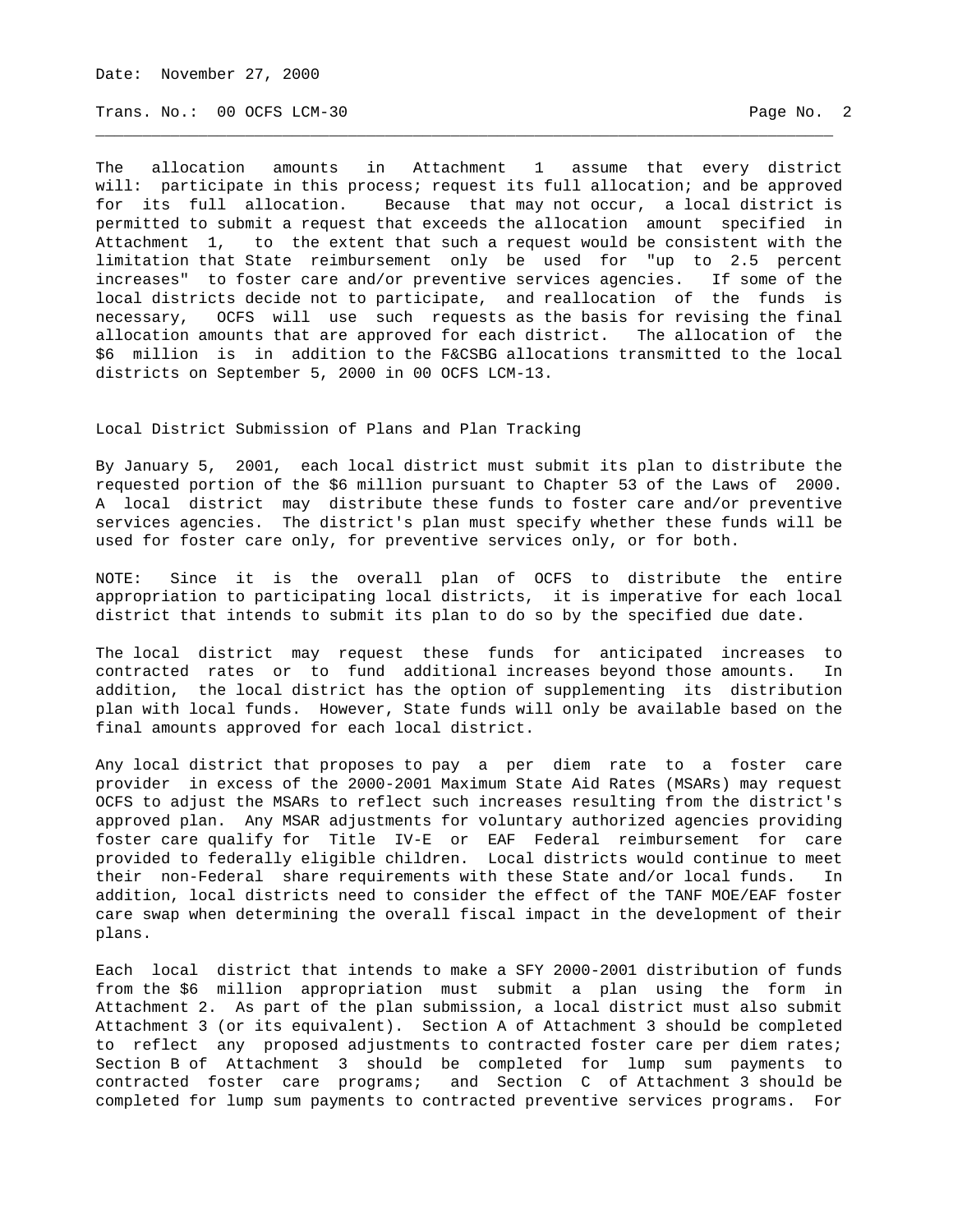Date: November 27, 2000

Trans. No.: 00 OCFS LCM-30 **Page No. 3** 

those local districts that need to secure local governing body approval to implement the proposed plan, the district should still submit its plan by the specified due date with an indication that local governing body approval is necessary and is being pursued. The allocation amount for the OCFS approved plan will be released to the local district upon receipt of the local governing body approval of the district's plan. However, if the local governing body changes the district's plan, the local district must refile its plan with OCFS for review and approval. Plans should be submitted to: Deborah J. Hanor, Director, Office of Budget Management, NYS Office of Children and Family Services, 52 Washington St., Room 329, Rensselaer, NY 12144-2796.

\_\_\_\_\_\_\_\_\_\_\_\_\_\_\_\_\_\_\_\_\_\_\_\_\_\_\_\_\_\_\_\_\_\_\_\_\_\_\_\_\_\_\_\_\_\_\_\_\_\_\_\_\_\_\_\_\_\_\_\_\_\_\_\_\_\_\_\_\_\_\_\_\_\_\_\_\_\_\_

Local social services districts with approved plans for Lump Sum Payments will receive the approved allocation as an advance. Local social services districts with approved plans for the Per Diem Method will have the approved allocation added to their Family and Children's Services Block Grant (F&CSBG) allocation (see Claiming Instructions below).

Claiming Instructions and Payment Methods

Contract Payment Method (Lump Sum Payment): If a local district chooses to pay the "up to 2.5 percent increase" through a lump sum payment to voluntary authorized agencies providing foster care and/or preventive services, the district must complete the special claim form DSS-3922 (and label it "FCP3") after the lump sum payments have been made. Also, the district will need to complete a supplemental report which indicates the amount paid to each provider.

 Please send the DSS-3922 claim form to: Bureau of Financial Services, PA Claims Unit, Office of Temporary and Disability Assistance, 40 N. Pearl Street, 14th Floor, Albany, New York 12243.

 Please send the supplemental payment report to: Deborah J. Hanor, Director, Office of Budget Management, NYS Office of Children and Family Services, 52 Washington St., Room 329, Rensselaer, NY 12144-2796.

Lump sum payments for foster care do not qualify for Title IV-E or EAF Federal reimbursement. Unclaimed advances will be recouped through the settlement process. Payments to providers must be made by May 31, 2001 with claims submitted no later than June 30, 2001.

Per Diem Method: If a local district chooses to pay foster care providers the "up to 2.5 percent increase" through adjustments to contracted per diem rates, the district will not be required to complete form DSS-3922 and, unlike the lump sum payment method, the district will not receive an advance. Instead, the final allocation amount approved under this method will be added to the local district's Family and Children's Services Block Grant (F&CSBG) allocation, and the district will be required to follow the published guidelines and formulas for claiming foster care subject to a reconciliation of the approved cost under the local district's approved plan. As stated above, any MSAR adjustments for voluntary authorized agencies providing foster care qualify for Title IV-E or EAF Federal reimbursement based on the child's eligibility for these programs.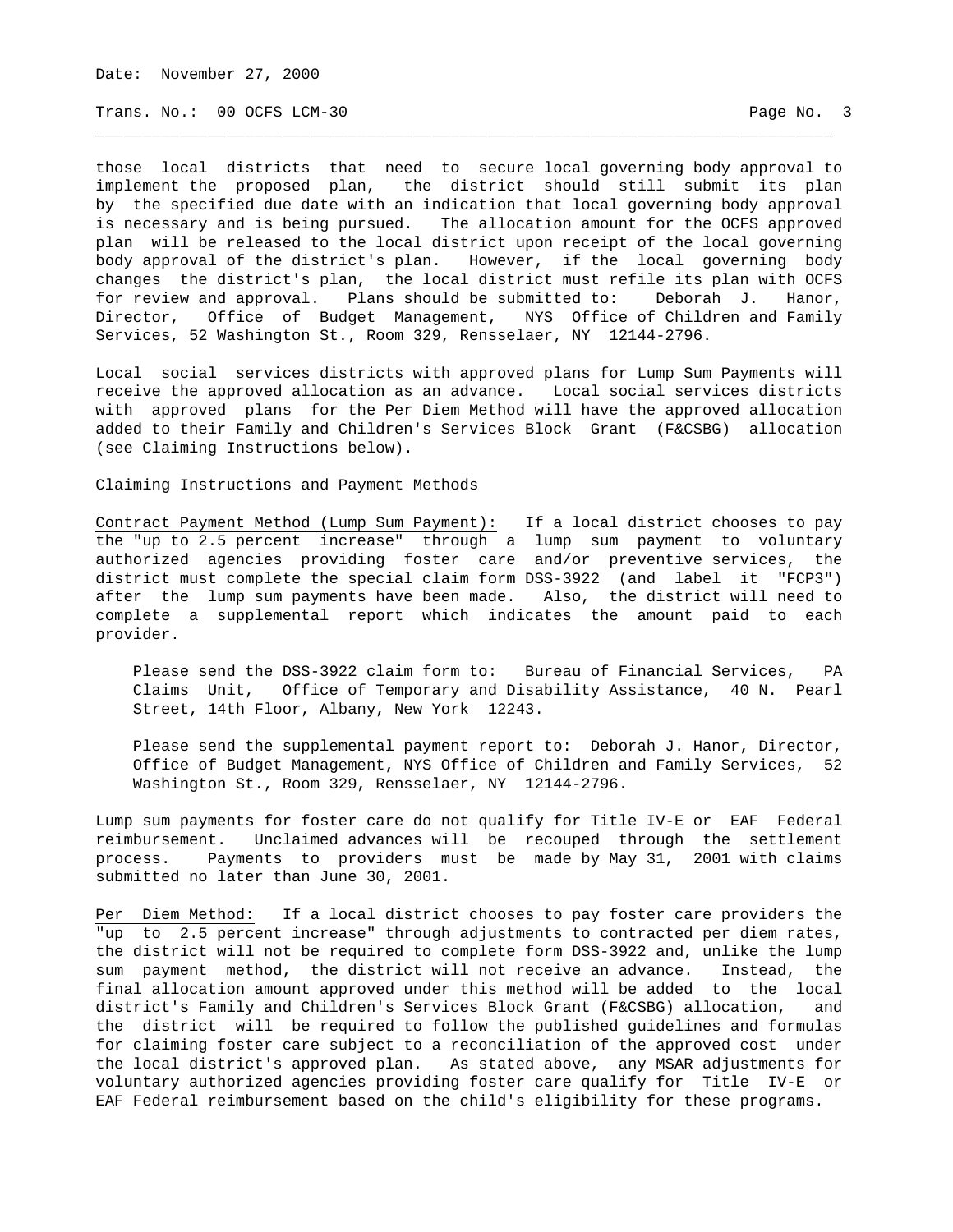Date: November 27, 2000

Trans. No.: 00 OCFS LCM-30 Page No. 4

#### Information/Questions

Questions pertaining to the allocations may be directed to Eric Petersen, Assistant Director, Office of Budget Management at (518) 402-3324. Questions pertaining to the claiming instructions may be directed to Mr. Roland Levie (Regions I-IV) at 1-800-343-8859, extension 4-7549 (User ID #FMS001) or in Region V, Mr. Marvin Gold at 212-383-1733 (User ID #0FM270).

 $\overline{\phantom{a}}$  , and the contract of the contract of the contract of the contract of the contract of the contract of the contract of the contract of the contract of the contract of the contract of the contract of the contrac

\_\_\_\_\_\_\_\_\_\_\_\_\_\_\_\_\_\_\_\_\_\_\_\_\_\_\_\_\_\_\_\_\_\_\_\_\_\_\_\_\_\_\_\_\_\_\_\_\_\_\_\_\_\_\_\_\_\_\_\_\_\_\_\_\_\_\_\_\_\_\_\_\_\_\_\_\_\_\_

 Melvin I. Rosenblat Deputy Commissioner of Administration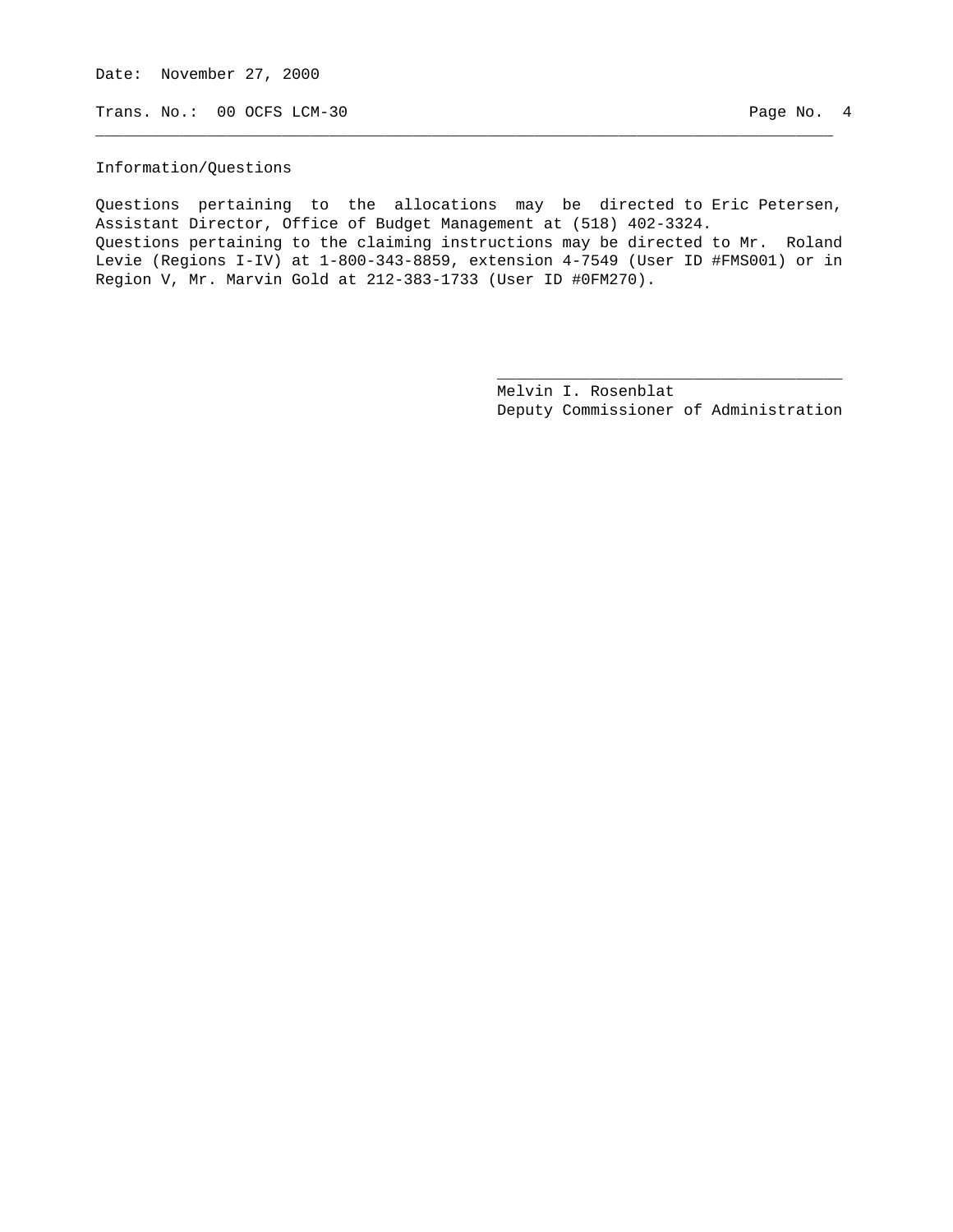## Attachment 1

# \$6 MILLION - ALLOCATION AMOUNTS (SFY 2000-2001)

# District Allocation

| Albany        | \$<br>106,407 |
|---------------|---------------|
| Allegany      | 13,943        |
| <b>Broome</b> | 55,111        |
| Cattaraugus   | 18,653        |
| Cayuqa        | 18,239        |
| Chautauqua    | 19,105        |
| Chemung       | 24,637        |
| Chenango      | 6,416         |
| Clinton       | 14,953        |
| Columbia      | 13,011        |
| Cortland      | 12,893        |
| Delaware      | 11,060        |
| Dutchess      | 40,285        |
| Erie          | 201,258       |
| Essex         | 5,386         |
| Franklin      | 6,766         |
| Fulton        | 14,273        |
| Genesee       | 6,570         |
| Greene        | 8,916         |
| Hamilton      | 992           |
| Herkimer      | 9,184         |
| Jefferson     | 22,793        |
| Lewis         | 3,615         |
| Livingston    | 7,786         |
| Madison       | 14,789        |
| Monroe        | 231,408       |
| Montgomery    | 9,280         |
| Nassau        | 126,751       |
| Niagara       | 52,158        |
| Oneida        | 79,708        |
| Onondaga      | 155,547       |
| Ontario       | 14,294        |
| Orange        | 84,569        |
| Orleans       | 5,062         |
| Oswego        | 33,621        |
| Otsego        | 12,666        |
| Putnam        | 7,681         |
| Rensselaer    | 32,463        |
| Rockland      |               |
|               | 60,134        |
| St. Lawrence  | 27,972        |
| Saratoga      | 22,415        |
| Schenectady   | 60,811        |
| Schoharie     | 5,991         |
| Schuyler      | 4,817         |
| Seneca        | 8,419         |
| Steuben       | 20,136        |
| Suffolk       | 141,415       |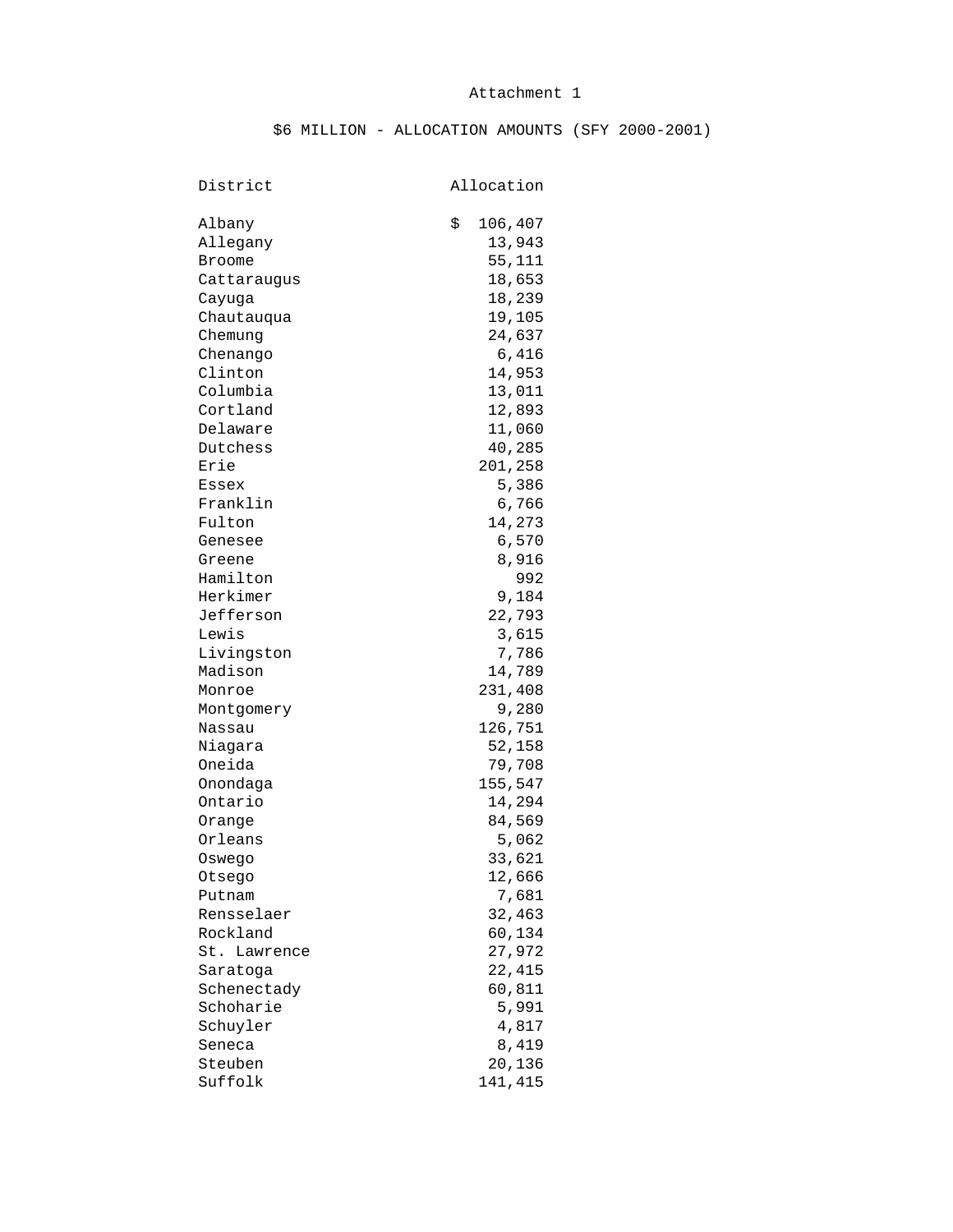ALLOCATION AMOUNTS (SFY 2000-2001)

| District    | Allocation  |
|-------------|-------------|
| Sullivan    | 26,583      |
| Tioga       | 10,361      |
| Tompkins    | 16,388      |
| Ulster      | 45,861      |
| Warren      | 8,212       |
| Washington  | 10,685      |
| Wayne       | 11,934      |
| Westchester | 238,809     |
| Wyoming     | 7,036       |
| Yates       | 2,658       |
| Upstate     | 2,232,886   |
| <b>NYC</b>  | 3,767,114   |
| Statewide   | \$6,000,000 |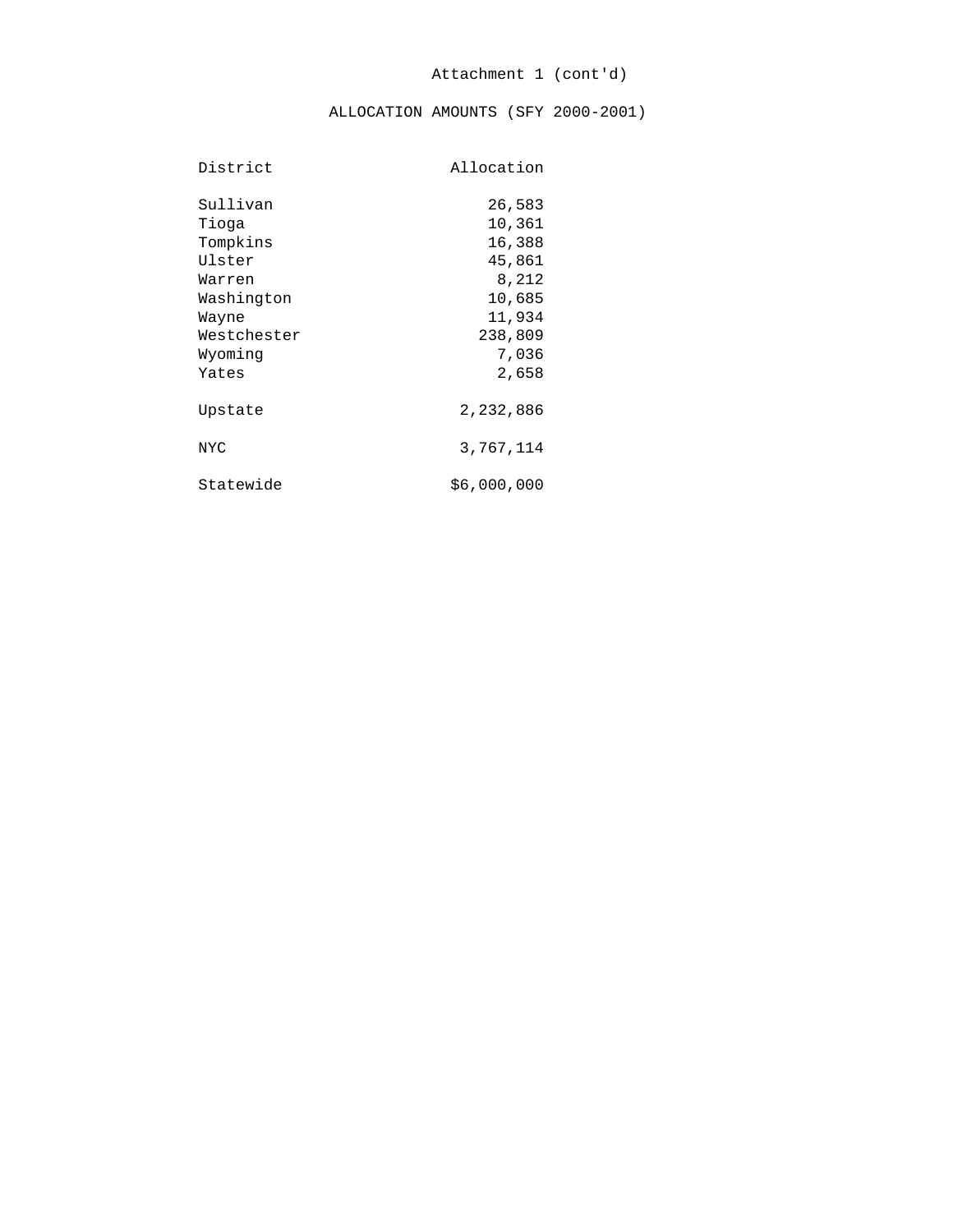#### Attachment 2

PLAN SUBMISSION FORM (SFY 2000-2001)

FOSTER CARE CONTRACTS - PER DIEM INCREASES (if applicable)

The \_\_\_\_\_\_\_\_\_\_\_\_\_\_\_\_\_\_\_\_\_\_\_\_\_\_\_\_\_\_\_\_\_ (name of local district) plans to distribute funds from the \$6 million SFY 2000-2001 allocation to an estimated \_\_\_\_\_\_ foster care contracts through per diem increases.

The estimated cost of this distribution is \$\_\_\_\_\_\_\_\_\_\_\_\_\_\_\_ which assumes Federal, State and local funds as follows:

 $$$   $(5)$   $(10)$   $(10)$ 

The \_\_\_\_\_\_\_\_\_\_\_\_\_\_\_\_\_\_\_\_\_\_\_\_\_\_\_\_\_\_\_\_\_\_ (name of local district) will use its allocation of the \$6 million to provide an increase of \_\_\_\_\_\_\_\_ % to its foster care contracts - per diem increases (put in one number if the same increase will be across the board; or put in the word "varies"). (NOTE: If the increase will vary, a brief description of the rationale for using different percentages must be submitted along with this form. As stated, State reimbursement for payments to any one agency will be limited to a 2.5 percent increase, even though the local district may decide to pay increases greater than 2.5 percent.)

FOSTER CARE CONTRACTS - LUMP SUM PAYMENTS (if applicable)

The \_\_\_\_\_\_\_\_\_\_\_\_\_\_\_\_\_\_\_\_\_\_\_\_\_\_\_\_\_\_\_\_ (name of local district) plans to distribute funds from the \$6 million SFY 2000-2001 allocation to an estimated \_\_\_\_\_\_ foster care contracts through lump sum payments.

The estimated cost of this distribution is \$\_\_\_\_\_\_\_\_\_\_\_\_\_ which assumes State and local funds as follows:

 $\frac{1}{2}$   $\frac{1}{2}$   $\frac{1}{2}$   $\frac{1}{2}$   $\frac{1}{2}$   $\frac{1}{2}$   $\frac{1}{2}$   $\frac{1}{2}$   $\frac{1}{2}$   $\frac{1}{2}$   $\frac{1}{2}$   $\frac{1}{2}$   $\frac{1}{2}$   $\frac{1}{2}$   $\frac{1}{2}$   $\frac{1}{2}$   $\frac{1}{2}$   $\frac{1}{2}$   $\frac{1}{2}$   $\frac{1}{2}$   $\frac{1}{2}$   $\frac{1}{2}$ 

The \_\_\_\_\_\_\_\_\_\_\_\_\_\_\_\_\_\_\_\_\_\_\_\_\_\_\_\_\_\_\_\_\_ (name of local district) will use its allocation of the \$6 million to provide an increase of \_\_\_\_\_\_\_\_\_ % to its foster care contracts - lump sum payments (put in one number if the same increase will be across the board; or put in the word "varies"). (NOTE: If the increase will vary, a brief description of the rationale for using different percentages must be submitted along with this form. As stated, State reimbursement for payments to any one agency will be limited to a 2.5 percent increase, even though the local district may decide to pay increases greater than 2.5 percent.)

Attachment 2 continued on next page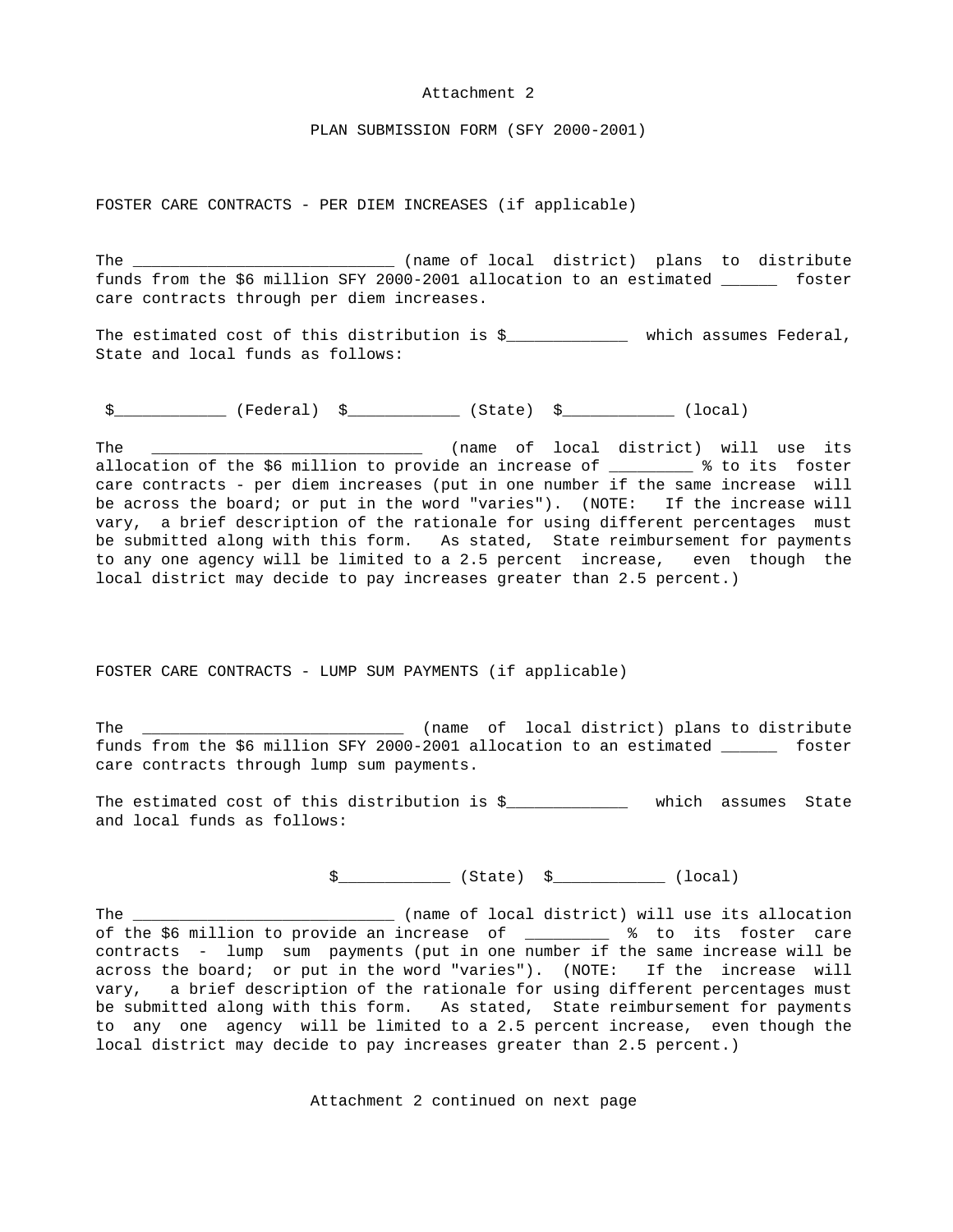#### Attachment 2 (cont'd)

PLAN SUBMISSION FORM (SFY 2000-2001)

PREVENTIVE SERVICES CONTRACTS - LUMP SUM PAYMENTS (if applicable)

The \_\_\_\_\_\_\_\_\_\_\_\_\_\_\_\_\_\_\_\_\_\_\_\_\_\_\_\_\_\_\_ (name of local district) plans to distribute funds from the \$6 million SFY 2000-2001 allocation to an estimated \_\_\_\_\_\_ preventive services contracts.

The estimated cost of this distribution is \$\_\_\_\_\_\_\_\_\_\_\_\_\_\_\_ which assumes Federal, State and local funds as follows:

\$ \_\_\_\_\_\_\_\_\_\_\_\_\_ (Federal) \$ \_\_\_\_\_\_\_\_\_\_\_ (State) \$ \_\_\_\_\_\_\_\_\_\_\_ (local)

The \_\_\_\_\_\_\_\_\_\_\_\_\_\_\_\_\_\_\_\_\_\_\_\_\_\_\_\_\_\_\_\_\_ (name of local district) will use its allocation of the \$6 million to provide an increase of \_\_\_\_\_\_\_ % to its preventive services contracts (put in one number if the same increase will be across the board; or put in the word "varies"). (NOTE: If the increase will vary, a brief description of the rationale for using different percentages must be submitted along with this form. As stated, State reimbursement for payments to any one agency will be limited to a 2.5 percent increase, even though the local district may decide to pay increases greater than 2.5 percent.)

TOTAL REQUEST FOR FOSTER CARE AND/OR PREVENTIVE SERVICES CONTRACTS

Based on the above, the \_\_\_\_\_\_\_\_\_\_\_\_\_\_\_\_\_\_\_\_\_\_\_\_\_\_\_\_\_\_\_\_\_ (name of local

district) requests a grand total of \$\_\_\_\_\_\_\_\_\_\_\_\_\_\_\_\_\_ (for foster care and/or preventive services contracts) in State funds for SFY 2000-2001 pursuant to Chapter 53 of the Laws of 2000. This total request assumes Federal, State and local funds as follows:

\$ \_\_\_\_\_\_\_\_\_\_\_\_\_ (Federal) \$ \_\_\_\_\_\_\_\_\_\_\_ (State) \$ \_\_\_\_\_\_\_\_\_\_\_ (local)

Signature of Local District Official.... \_\_\_\_\_\_\_\_\_\_\_\_\_\_\_\_\_\_\_\_\_\_\_\_\_\_\_\_\_

Telephone Number........................ \_\_\_\_\_\_\_\_\_\_\_\_\_\_\_\_\_\_\_\_\_\_\_\_\_\_\_\_\_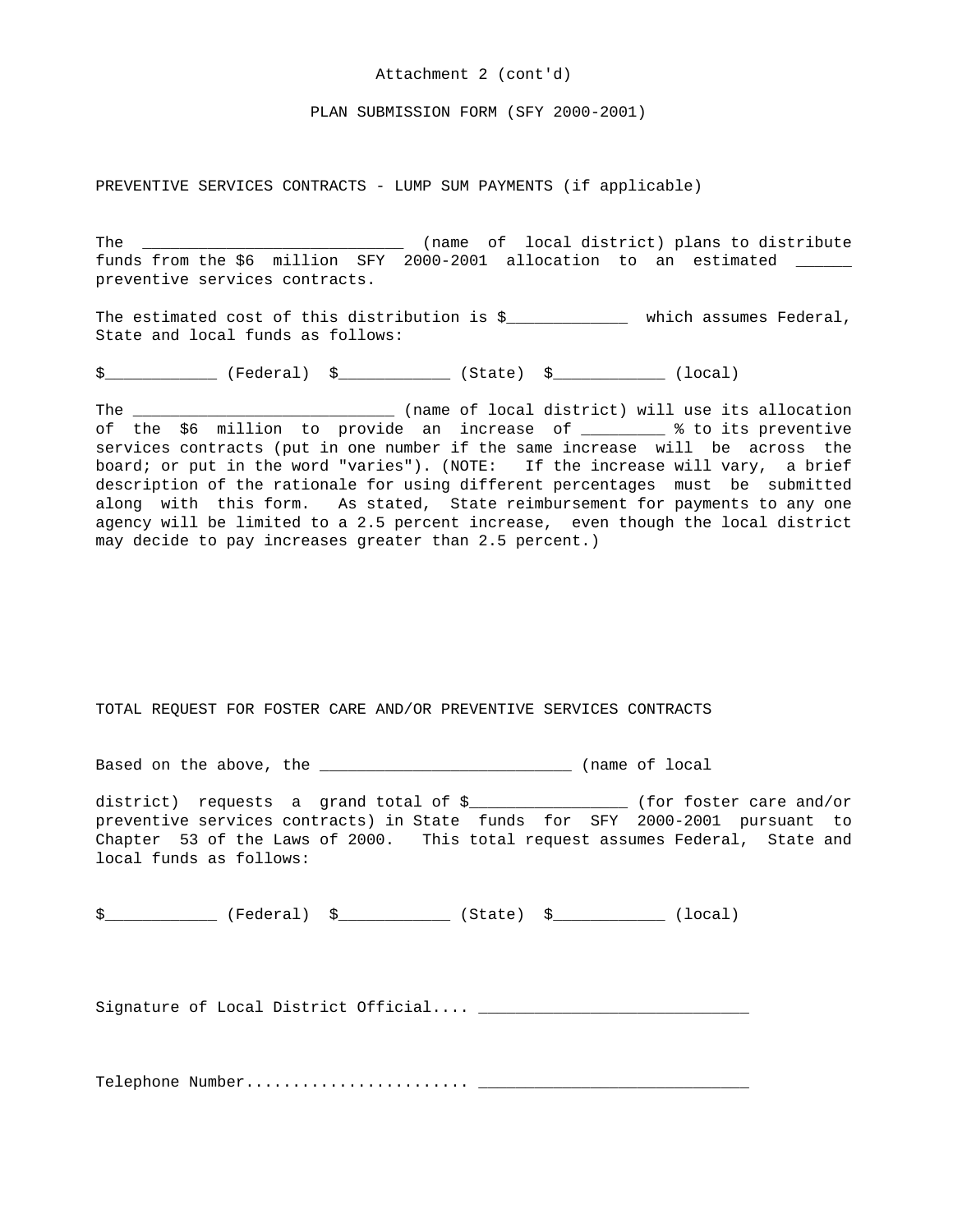#### Attachment 3

 FORMAT FOR SPECIFYING PROPOSED FOSTER CARE AND/OR PREVENTIVE SERVICES CONTRACT INCREASES FOR SFY 2000-2001 \$6 MILLION ALLOCATION (use additional sheets as necessary)

## A. FOSTER CARE PER DIEM RATE INCREASES (if applicable)

(1) Agency: \_\_\_\_\_\_\_\_\_\_\_\_\_\_\_\_\_\_\_\_\_\_\_\_\_\_\_\_\_\_\_\_\_\_\_\_\_\_\_\_\_\_\_\_\_\_\_\_

| (2)<br>Program<br>Name | (3)<br>1999-2000<br>Contract Agency<br>Rate<br>mo yr<br>mo yr | (4)<br>2000-2001<br>Contract<br>Agency Rate<br>$\sqrt{2}$ $\sqrt{2}$<br>mo yr<br>mo yr | (5)<br>Proposed<br>Rate Inc.<br>Under This<br>Plan | 6)<br>Est. Gross<br>Cost Under<br>This Plan |
|------------------------|---------------------------------------------------------------|----------------------------------------------------------------------------------------|----------------------------------------------------|---------------------------------------------|
|                        | Š.                                                            | $\ddot{\mathbf{S}}$                                                                    | $\mathcal{S}$                                      |                                             |
|                        | Š.                                                            | Š.                                                                                     | $\mathbf{s}$                                       |                                             |
|                        | උ                                                             |                                                                                        |                                                    |                                             |

B. FOSTER CARE LUMP SUM PAYMENTS (if applicable)

(7) Agency: \_\_\_\_\_\_\_\_\_\_\_\_\_\_\_\_\_\_\_\_\_\_\_\_\_\_\_\_\_\_\_\_\_\_\_\_\_\_\_\_\_\_\_\_\_\_\_\_

| (8)     | 9)                                     | (10)                 | (11)                       |
|---------|----------------------------------------|----------------------|----------------------------|
| Program | Est. Gross Pmt.                        | Est. Gross Pmt.      | Proposed                   |
| Name    | For Prior Year                         | For New Year         | Lump Sum                   |
|         | $\sqrt{2}$ $-$<br>mo<br>mo<br>yr<br>yr | mo<br>Уr<br>mo<br>Уr | Payment Under<br>This Plan |
|         | \$.                                    |                      |                            |
|         | Š.                                     | Ś.                   |                            |
|         | ċ                                      |                      |                            |

C. PREVENTIVE SERVICES LUMP SUM PAYMENTS (if applicable)

(12) Agency: \_\_\_\_\_\_\_\_\_\_\_\_\_\_\_\_\_\_\_\_\_\_\_\_\_\_\_\_\_\_\_\_\_\_\_\_\_\_\_\_\_\_\_\_\_\_\_\_

| (13)     | (14)                 | (15)                  | (16)          |
|----------|----------------------|-----------------------|---------------|
| Contract | Contract Amount      | Contract Amount       | Proposed      |
| Name     | For Prior Year       | For New Year          | Lump Sum      |
|          |                      |                       | Payment Under |
|          | Уr<br>Уr<br>mo<br>mo | Уr<br>Уr<br>mo<br>mo  | This Plan     |
|          | Š.                   |                       |               |
|          |                      |                       |               |
|          | ረ                    | $\tilde{\phantom{a}}$ |               |
|          |                      |                       |               |
|          | \$.                  | ∼                     | ሖ             |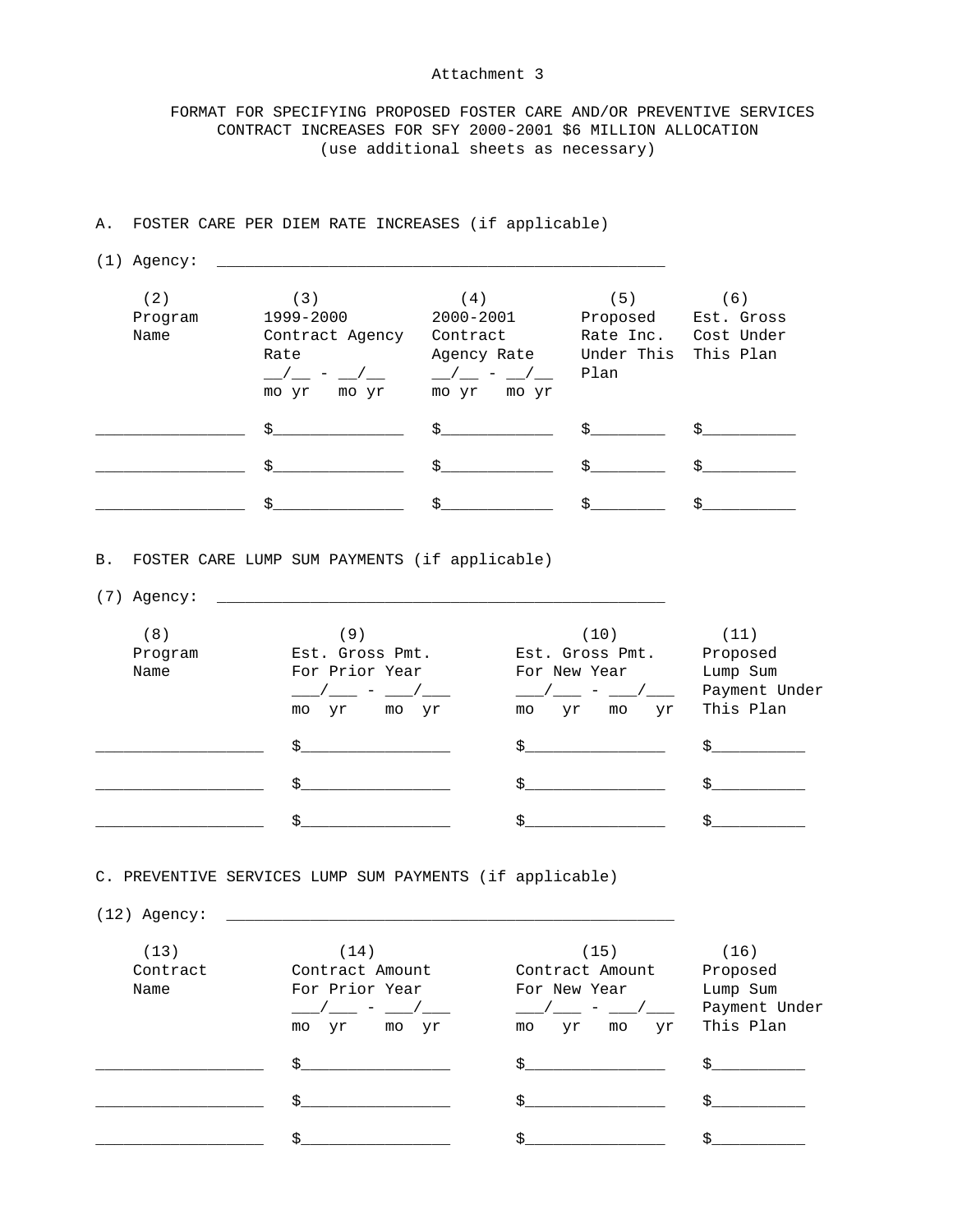Using the format in Attachment 3, the local district must specify the proposed SFY 2000-2001 increases it plans to provide to its contracted foster care and/or preventive services programs using its allocation of the \$6 million. The local district can either make copies of Attachment 3 to use as a form for specifying the necessary data or it can create its own report using the format provided in Attachment 3.

#### A. Foster Care Per Diem Rates (if applicable)

The proposed increases to foster care per diem rates (if applicable) must be provided for each agency (and each program within an agency) that will receive a portion of the SFY 2000-2001 allocation. The requested amounts for foster care contracts in Attachment 3 are defined as follows:

(1) Agency - The name of the voluntary authorized foster care agency.

(2) Program Name - The name and type of program (e.g., Regular Foster Boarding Home (FBH); Diagnostic Institution; Mohawk Group Home; etc.)

(3) 1999-2000 Contract Agency Rate - The contract foster care rate that was paid to the specified provider for the 1999-2000 rate year or for the most recent 12-month period.

(4) 2000-2001 Contract Agency Rate - The contract foster care rate that the local district will pay to the specified provider for the 2000-2001 rate year (an estimate will be accepted, if not yet determined). For example, if the 1999-2000 Contract Agency Rate was \$100, and the local district wants to pay for a 2.5% increase, then the 2000-2001 Contract Agency Rate would be \$102.50.

(5) Proposed Rate Increase Under This Plan - The per diem increase that the local district proposes to fund from its allocation of the \$6 million. As stated, State reimbursement for payments to any one agency will be limited to a 2.5 percent increase, even though the local district may decide to pay increases greater than 2.5 percent; thus, the Proposed Rate Increase Under This Plan may not exceed the 2.5 percent rule. For example, if the local district wants to fund the \$2.50 increase (as specified in the above example) with its allocation from this plan, then the Proposed Rate Increase Under This Plan would be \$2.50. If the local district wants to fund an increase from \$100 to \$103.50, then the Proposed Rate Increase Under This Plan would still be \$2.50 inasmuch as \$2.50 would be the maximum that could be funded under this plan.

(6) Estimated Gross Cost Under This Plan - The local district's estimate of the per diem increase to be funded from this plan (e.g., if the Proposed Rate Increase Under This Plan is \$2.50, and the local district estimates using 3,650 care days for the specified program in the 2000-2001 rate year, then the Estimated Gross Cost would be \$9,125 -- i.e., 3,650 times \$2.50.

#### B. Foster Care Lump Sum Payments (if applicable)

The proposed increase to foster care lump sum payments (if applicable) must be provided for each agency (and each contract within an agency) that will receive a portion of the SFY 2000-2001 \$6 million. The requested amounts for foster care contracts in Attachment 3 are defined as follows: